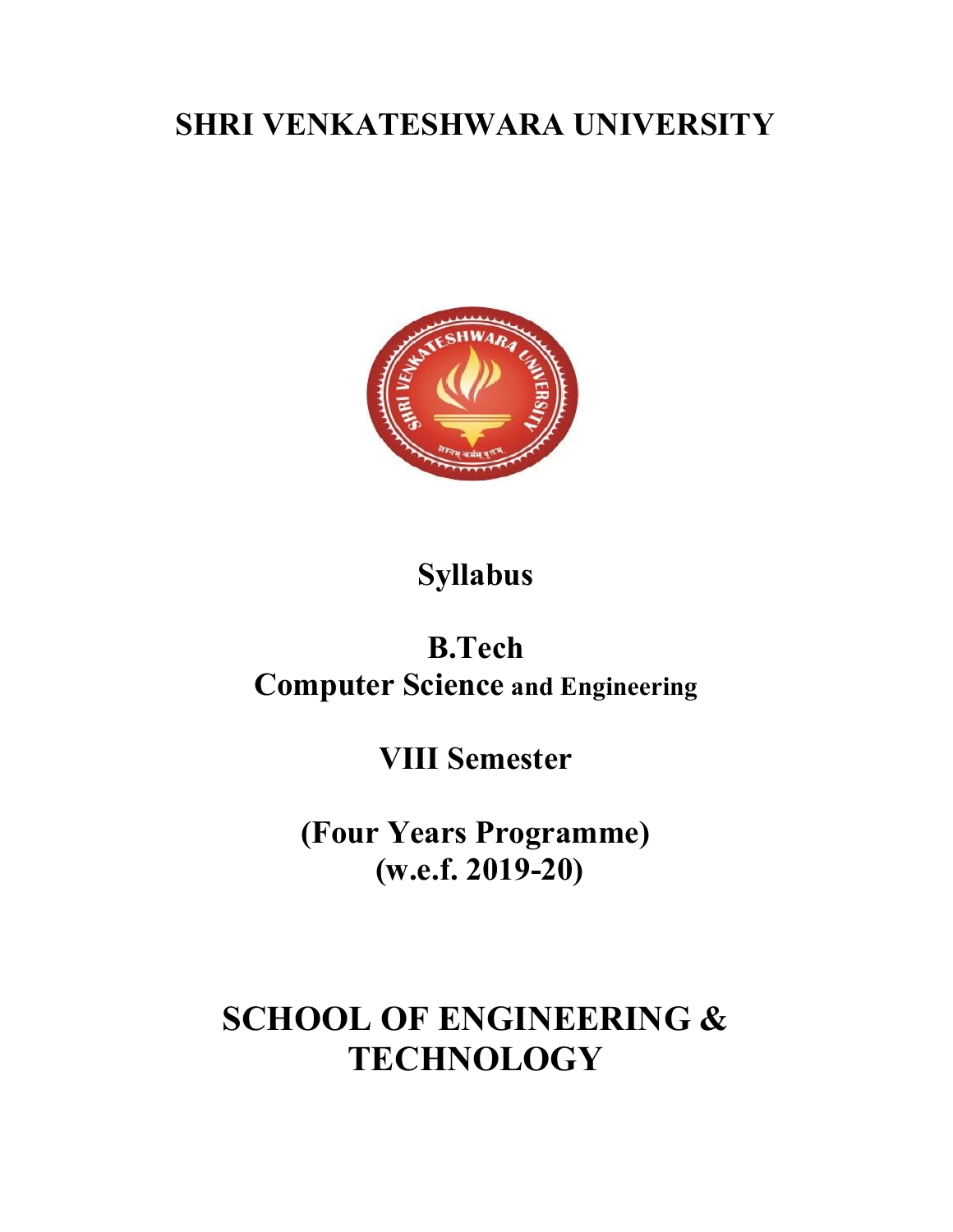|                         | <b>Computer Science and Engineering</b><br><b>VIII - SEMESTER</b> |                           |   |                                            |                |                                |    |           |                   |                   |             |                           |     |                |
|-------------------------|-------------------------------------------------------------------|---------------------------|---|--------------------------------------------|----------------|--------------------------------|----|-----------|-------------------|-------------------|-------------|---------------------------|-----|----------------|
| <b>SI</b><br>$\bullet$  | Subject<br>Codes                                                  | Subject                   |   | <b>Periods</b><br><b>Evaluation Scheme</b> |                |                                |    |           |                   | End<br>Semester   | <b>Tota</b> | Credit                    |     |                |
| $\mathbf N$<br>0.       |                                                                   |                           |   | L                                          | T              | $\mathbf{P}$                   | CT | <b>TA</b> | <b>Tot</b><br>a l | $\mathbf{P}$<br>S | TE          | $\mathbf{P}$<br>${\bf E}$ | 1   |                |
| $\mathbf{1}$            | <b>SCS-801</b>                                                    | Data Analytics            |   |                                            | n              | $\vert$ 0                      | 20 | 10        | 30                |                   | 70          |                           | 100 | $\mathfrak{Z}$ |
| $\boldsymbol{2}$        | <b>SOE-081</b>                                                    | Renewable Energy          | 3 |                                            | n              | $\bf{0}$                       | 20 | 10        | 30                |                   | 70          |                           | 100 | $\mathfrak{Z}$ |
| $\mathbf{3}$            | <b>SOE-082</b>                                                    | <b>Operation Research</b> |   | $\overline{3}$                             | $\overline{0}$ | $\overline{0}$                 | 20 | 10        | 30                |                   | 70          |                           | 100 | $\mathfrak{Z}$ |
| $\overline{\mathbf{4}}$ | <b>SCS-811</b>                                                    | Project Stage -III        |   | $\boldsymbol{0}$                           | $\overline{0}$ | $\mathbf{1}$<br>$\overline{2}$ |    |           |                   | $ 100\rangle$     |             | $ 100\rangle$             | 200 | 6              |
| 5                       | <b>SCS-888</b>                                                    | Seminar                   |   |                                            |                |                                |    |           |                   | $ 100\rangle$     |             |                           | 100 | 13             |
|                         |                                                                   |                           |   |                                            |                |                                |    |           |                   |                   |             |                           | 600 | 18             |
|                         |                                                                   |                           |   |                                            |                |                                |    |           |                   |                   |             |                           |     |                |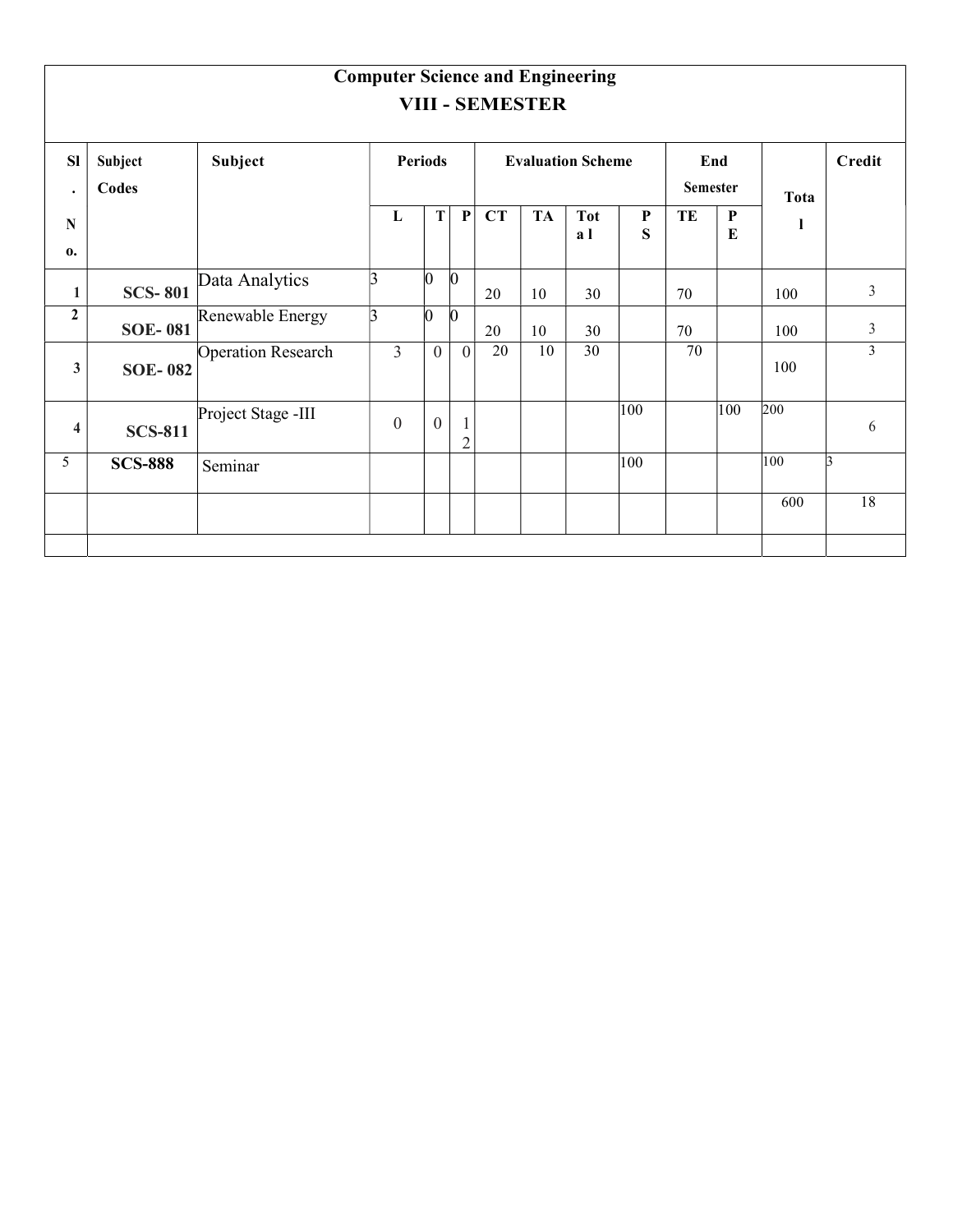| Data Analytics S CS-801)                                          |                                                                                                                                                                                                                                                                                                                                                                                                                                                                                                                                                                                                                          |                                                                                  |                            |  |  |  |  |
|-------------------------------------------------------------------|--------------------------------------------------------------------------------------------------------------------------------------------------------------------------------------------------------------------------------------------------------------------------------------------------------------------------------------------------------------------------------------------------------------------------------------------------------------------------------------------------------------------------------------------------------------------------------------------------------------------------|----------------------------------------------------------------------------------|----------------------------|--|--|--|--|
| <b>Course Outcome (CO)</b><br><b>Bloom's Knowledge Level (KL)</b> |                                                                                                                                                                                                                                                                                                                                                                                                                                                                                                                                                                                                                          |                                                                                  |                            |  |  |  |  |
|                                                                   | At the end of course, the student will be able to understand                                                                                                                                                                                                                                                                                                                                                                                                                                                                                                                                                             |                                                                                  |                            |  |  |  |  |
| CO <sub>1</sub>                                                   | building.                                                                                                                                                                                                                                                                                                                                                                                                                                                                                                                                                                                                                | Describe the life cycle phases of Data Analytics through discovery, planning and |                            |  |  |  |  |
| CO <sub>2</sub>                                                   | Learn various Data Analysis Techniques.                                                                                                                                                                                                                                                                                                                                                                                                                                                                                                                                                                                  |                                                                                  |                            |  |  |  |  |
| CO <sub>3</sub>                                                   | Implement various Data streams.                                                                                                                                                                                                                                                                                                                                                                                                                                                                                                                                                                                          |                                                                                  |                            |  |  |  |  |
| CO <sub>4</sub>                                                   | Understand item sets, Clustering, frame works & Visualizations.                                                                                                                                                                                                                                                                                                                                                                                                                                                                                                                                                          |                                                                                  |                            |  |  |  |  |
| CO <sub>5</sub>                                                   | Apply R tool for developing real time applications.                                                                                                                                                                                                                                                                                                                                                                                                                                                                                                                                                                      |                                                                                  |                            |  |  |  |  |
|                                                                   | <b>DETAILED SYLLABUS</b>                                                                                                                                                                                                                                                                                                                                                                                                                                                                                                                                                                                                 |                                                                                  | $3 - 0 - 0$                |  |  |  |  |
| Unit                                                              | <b>Topic</b>                                                                                                                                                                                                                                                                                                                                                                                                                                                                                                                                                                                                             |                                                                                  | <b>Proposed</b><br>Lecture |  |  |  |  |
| $\bf{I}$                                                          | Introduction to Data Analytics: Sources and nature of data, classification of data<br>(structured, semi-structured, unstructured), characteristics of data, introduction to Big Data<br>platform, need of data analytics, evolution of analytic scalability, analytic process and<br>tools, analysis vs reporting, modern data analytic tools, applications of data analytics.<br>Data Analytics Lifecycle: Need, key roles for successful analytic projects, various phases<br>of data analytics lifecycle – discovery, data preparation, model planning, model building,<br>communicating results, operationalization. |                                                                                  |                            |  |  |  |  |
| $\mathbf{I}$                                                      | Data Analysis: Regression modeling, multivariate analysis, Bayesian modeling, inference<br>and Bayesian networks, support vector and kernel methods, analysis of time series: linear<br>systems analysis & nonlinear dynamics, rule induction, neural networks: learning and<br>generalisation, competitive learning, principal component analysis and neural networks,<br>fuzzy logic: extracting fuzzy models from data, fuzzy decision trees, stochastic search<br>methods.                                                                                                                                           |                                                                                  |                            |  |  |  |  |
| III                                                               | Mining Data Streams: Introduction to streams concepts, stream data model and<br>architecture, stream computing, sampling data in a stream, filtering streams, counting<br>distinct elements in a stream, estimating moments, counting oneness in a window,<br>decaying window, Real-time Analytics Platform (RTAP) applications, Case studies – real<br>time sentiment analysis, stock market predictions.                                                                                                                                                                                                               |                                                                                  |                            |  |  |  |  |
| IV                                                                | Frequent Itemsets and Clustering: Mining frequent itemsets, market based modelling,<br>Apriori algorithm, handling large data sets in main memory, limited pass algorithm,<br>counting frequent itemsets in a stream, clustering techniques: hierarchical, K-means,<br>clustering high dimensional data, CLIQUE and ProCLUS, frequent pattern based clustering<br>methods, clustering in non-euclidean space, clustering for streams and parallelism.                                                                                                                                                                    |                                                                                  |                            |  |  |  |  |
| $\bf{V}$                                                          | Frame Works and Visualization: MapReduce, Hadoop, Pig, Hive, HBase, MapR,<br>Sharding, NoSQL Databases, S3, Hadoop Distributed File Systems, Visualization: visual<br>data analysis techniques, interaction techniques, systems and applications.<br>Introduction to R - R graphical user interfaces, data import and export, attribute and data<br>types, descriptive statistics, exploratory data analysis, visualization before analysis,                                                                                                                                                                             |                                                                                  |                            |  |  |  |  |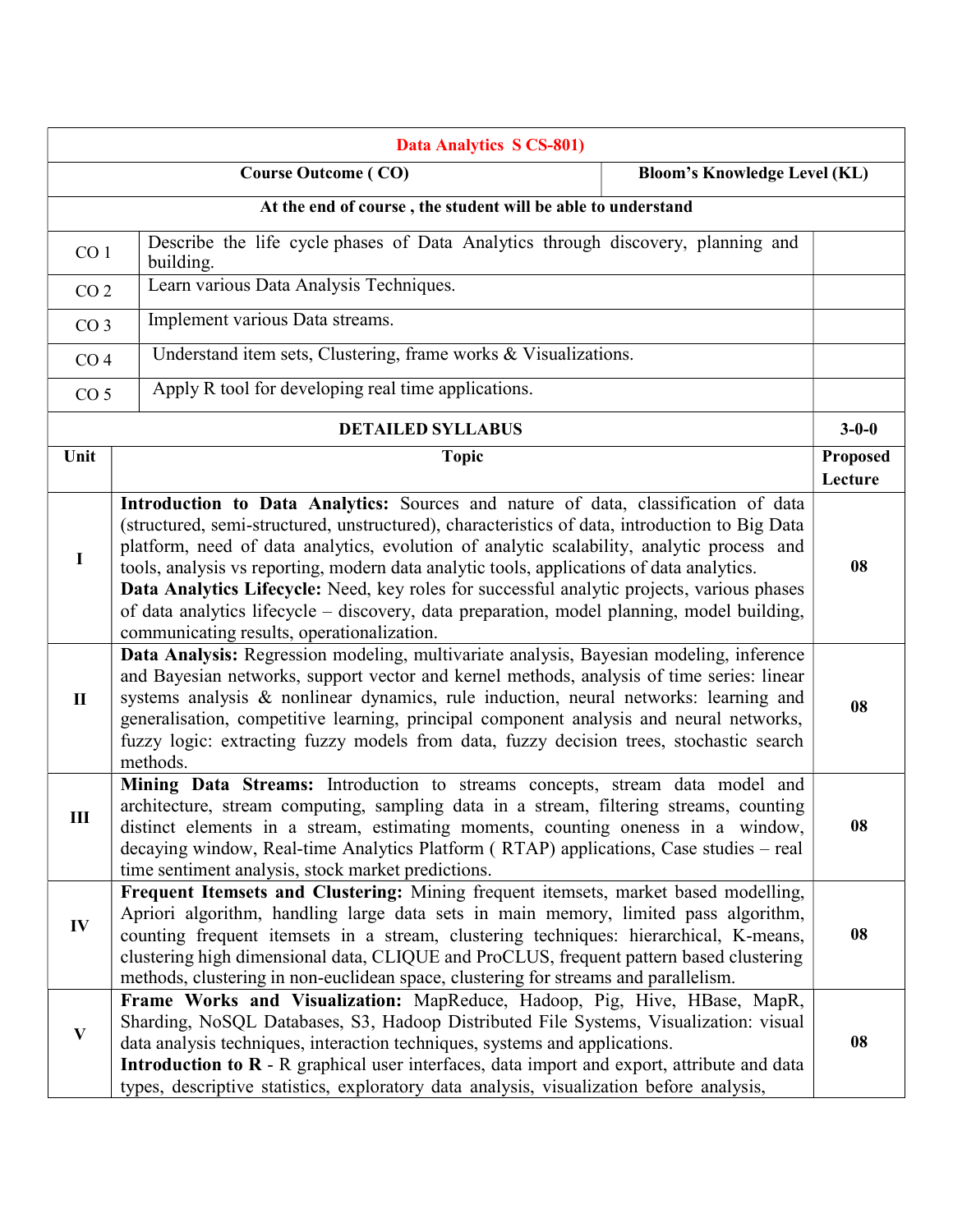|  |  |  | analytics for unstructured data. |  |
|--|--|--|----------------------------------|--|
|--|--|--|----------------------------------|--|

### Text books and References:

- 1. Michael Berthold, David J. Hand, Intelligent Data Analysis, Springer
- 2. Anand Rajaraman and Jeffrey David Ullman, Mining of Massive Datasets, Cambridge University Press.
- 3. Bill Franks, Taming the Big Data Tidal wave: Finding Opportunities in Huge Data Streams with Advanced Analytics, John Wiley & Sons.
- 4. Michael Minelli, Michelle Chambers, and Ambiga Dhiraj, "Big Data, Big Analytics: Emerging Business Intelligence and Analytic Trends for Today's Businesses", Wiley
- 5. David Dietrich, Barry Heller, Beibei Yang, "Data Science and Big Data Analytics", EMC Education Series, John Wiley
- 6. Frank J Ohlhorst, "Big Data Analytics: Turning Big Data into Big Money", Wiley and SAS Business Series
- 7. Colleen Mccue, "Data Mining and Predictive Analysis: Intelligence Gathering and Crime Analysis", Elsevier
- 8. Michael Berthold, David J. Hand," Intelligent Data Analysis", Springer
- 9. Paul Zikopoulos, Chris Eaton, Paul Zikopoulos, "Understanding Big Data: Analytics for Enterprise Class Hadoop and Streaming Data", McGraw Hill
- 10. Trevor Hastie, Robert Tibshirani, Jerome Friedman, "The Elements of Statistical Learning", Springer
- 11. Mark Gardner, "Beginning R: The Statistical Programming Language", Wrox Publication
- 12. Pete Warden, Big Data Glossary, O'Reilly
- 13. Glenn J. Myatt, Making Sense of Data, John Wiley & Sons
- 14. Pete Warden, Big Data Glossary, O'Reilly.
- 15. Peter Bühlmann, Petros Drineas, Michael Kane, Mark van der Laan, "Handbook of Big Data", CRC Press
- 16. Jiawei Han, Micheline Kamber "Data Mining Concepts and Techniques", Second Edition, Elsevier

### SOE-081 Renewable Energy

Objectives: To impart the knowledge of basics of different non conventional types of power generation & power plants in detail so that it helps them in understanding the need and role of Non-Conventional Energy sources particularly when the conventional sources are scarce in nature.

### Outcomes:

At the end of the course the students will be able to:

- 1. Study various non-conventional sources of energy like wind, biomass etc and its applications in remote areas of the country.
- 2. Understand the working criteria of various direct energy conversion systems and study its applications.
- 3. Understand the importance of non energy scenario.
- 4. Understand and pursue further research work behind the development of non conventional energy sources as a part of their research work.
- 5. Understand other direct energy conversion systems like m thermoelectric and fuel cells.
- 6. Evaluate methods for generation of hydrogen power and production of hydrogen.

| S.N. | Unit number | <b>Topics</b>        | <b>Sub Topics</b>                                                                                                                                                                                                                                                               |
|------|-------------|----------------------|---------------------------------------------------------------------------------------------------------------------------------------------------------------------------------------------------------------------------------------------------------------------------------|
|      |             |                      |                                                                                                                                                                                                                                                                                 |
|      |             | <b>Introduction</b>  | Introduction Various non -conventional energy<br>resources<br>Introduction, availability, classification, relative merits and demerits.<br>3 Solar Cells: Theory of solar cells. solar cell materials, solar cell<br>cell<br>limitations.<br>plant,<br>solar<br>power<br>array, |
|      |             | <b>Solar Thermal</b> | Solar radiation, flat plate collectors and their materials, applications                                                                                                                                                                                                        |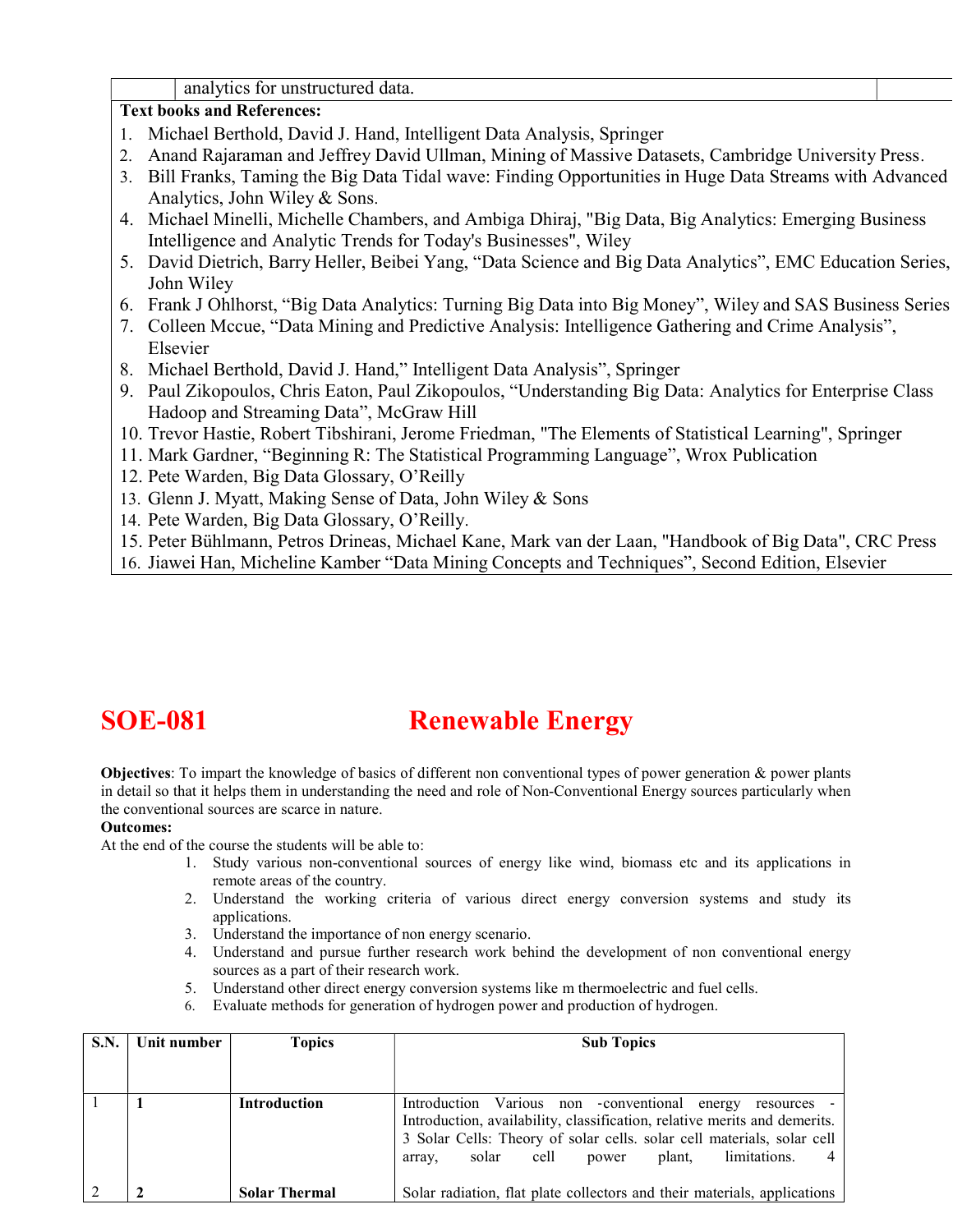| 3 | 3 | <b>Energy</b><br><b>Geothermal Energy</b>                    | and performance, focusing of collectors and their materials,<br>applications and performance; solar thermal power plants, thermal<br>energy storage for solar heating and cooling, limitations. 9<br>Resources of geothermal energy, thermodynamics of geo-thermal<br>energy conversion -electrical conversion, non -electrical conversion,<br>environmental considerations. 4 Magneto -hydrodynamics (MHD):<br>Principle of working of MHD Power plant, performance and<br>limitations. 2 Fuel Cells: Principle of working of various types of |
|---|---|--------------------------------------------------------------|-------------------------------------------------------------------------------------------------------------------------------------------------------------------------------------------------------------------------------------------------------------------------------------------------------------------------------------------------------------------------------------------------------------------------------------------------------------------------------------------------------------------------------------------------|
|   |   | Thermo - electrical<br>and thermionic<br><b>Conversions:</b> | fuel cells and their working, performance and limitations. 3<br>Principle of working, performance and limitations. Wind Energy:<br>Wind power and its sources, site selection, criterion, momentum<br>theory, classification of rotors, concentrations and augments, wind<br>characteristics. performance and limitations of energy conversion                                                                                                                                                                                                  |
|   | 5 | <b>Bio-mass</b>                                              | systems.<br>Availability of bio -mass and its conversion theory. Ocean Thermal<br>Energy Conversion (OTEC): Availability, theory and working<br>principle, performance and limitations. Wave and Tidal Wave:<br>Principle of working, performance and limitations. Waste Recycling<br>Plants. 3                                                                                                                                                                                                                                                 |

#### Text/References Books:

1. Raja etal, "Introduction to Non ‐Conventional Energy Resources" Scitech Publications.

- 2. John Twideu and Tony Weir, "Renewal Energy Resources" BSP Publications, 2006.
- 3. M.V.R. Koteswara Rao, " Energy Resources: Conventional & Non ‐Conventional " BSP Publications,2006.

4. D.S. Chauhan,"Non ‐conventional Energy Resources" New Age International.